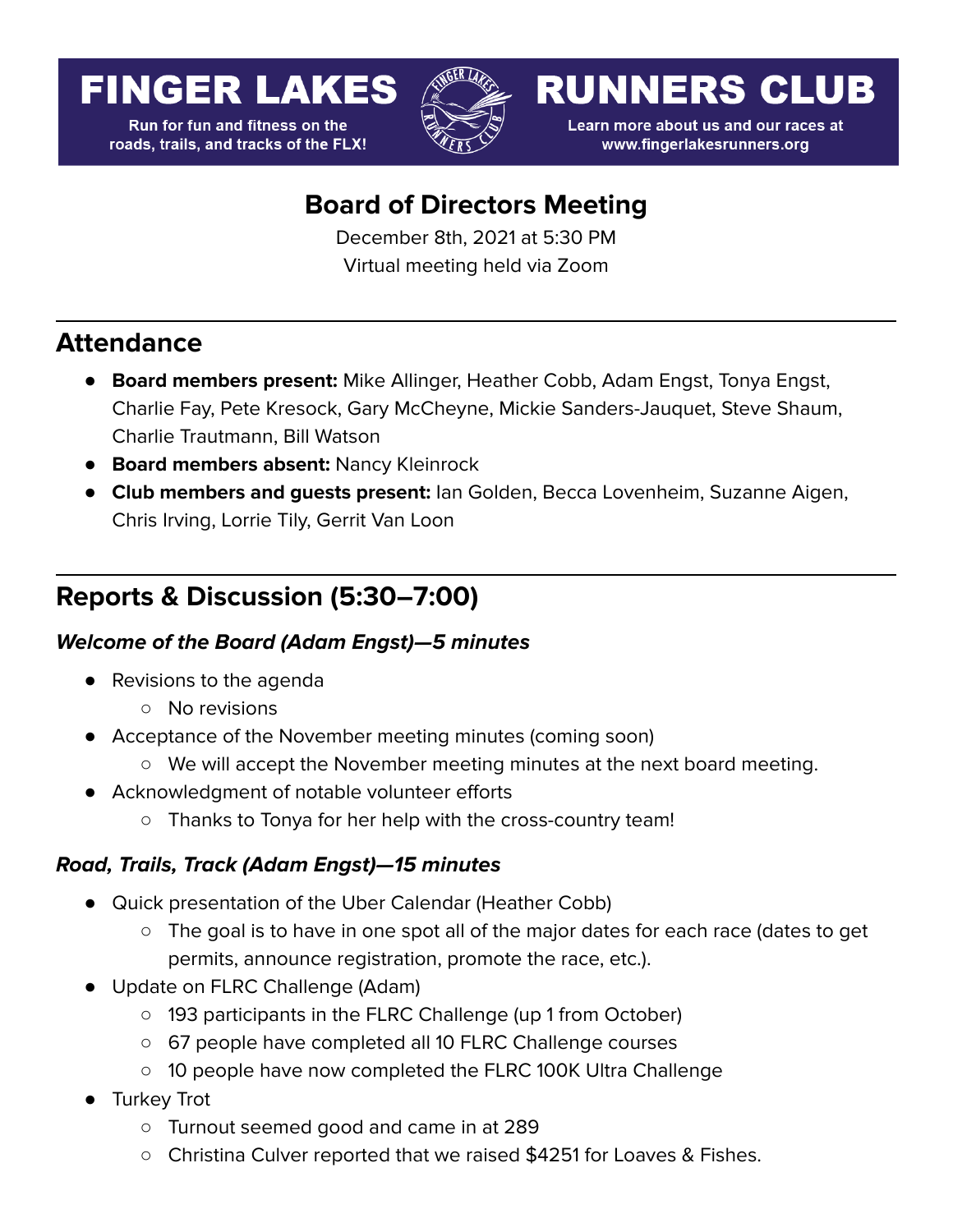- There were significant organizational lapses behind the scenes that luckily did not affect runners.
- The solution may be to find an assistant race director for next year (Bruce's planned last year) who can learn the ropes and take over in 2023.
- Winter Chill
	- Sarah Drumheller has received permits and registration is now open.
- Hartshorne Memorial Masters Mile
	- Cornell was unable to guarantee that we could have the track or piggyback on the Upstate Challenge meet, so we are forced to cancel the event.
	- **Motion:** Adam moves that we officially cancel the Hartshorne Memorial Masters Mile for 2022.
		- Tonya seconds. Passes unanimously.
- Winter Track
	- There's a possibility of holding a meet at Ithaca College on January 22nd before an Ithaca College meet. Adam is investigating what that will involve.
	- There's also some discussion about holding a meet at SUNY Cortland, which would require donating the proceeds to the Cortland track team as a fundraiser.
		- **Action:** Becca says that renting the track at Cortland may not be expensive, maybe as low as \$150. She will look into it further.
- Skunk Cabbage
	- Working with Cornell on reserving the Schoellkopf Crescent for Skunk; Sandy Gregorich is representing FLRC for the Athletics Department.
		- There's no way we can get access to Barton, which is why we're trying to get the Schoellkopf Crescent.
- **Action:** Discussion of new event ideas should be scheduled
	- In light of all that we have to discuss tonight, we will have to table discussion of these ideas for a future date.
	- Tuesday Night Time Trial in late August (August 23)
	- Wildcard race on a July/August weekend day (August 6th?)
	- Downhill mile idea from Ian
	- New Virgil trail race idea from Nancy
	- South Hill Cider Summer Series (Ian adding into agenda)

# **Finance (Charlie Fay)—30 minutes**

- Report on the club's [financial](https://drive.google.com/file/d/1ufDz4Jd3C5Xy5hwe2gDlPfFpNTbeT2UV/view?usp=sharing) position as of November 2021. Please review the financial documents in advance and prepare questions.
	- We inadvertently paid RRCA dues and insurance twice. Chris got the double payment back, but that hasn't been reflected yet in the financial report.
	- Consistent with the Board's vote in November, the Finance Committee moved around \$7,000 out of our checking accounts and into our investment accounts.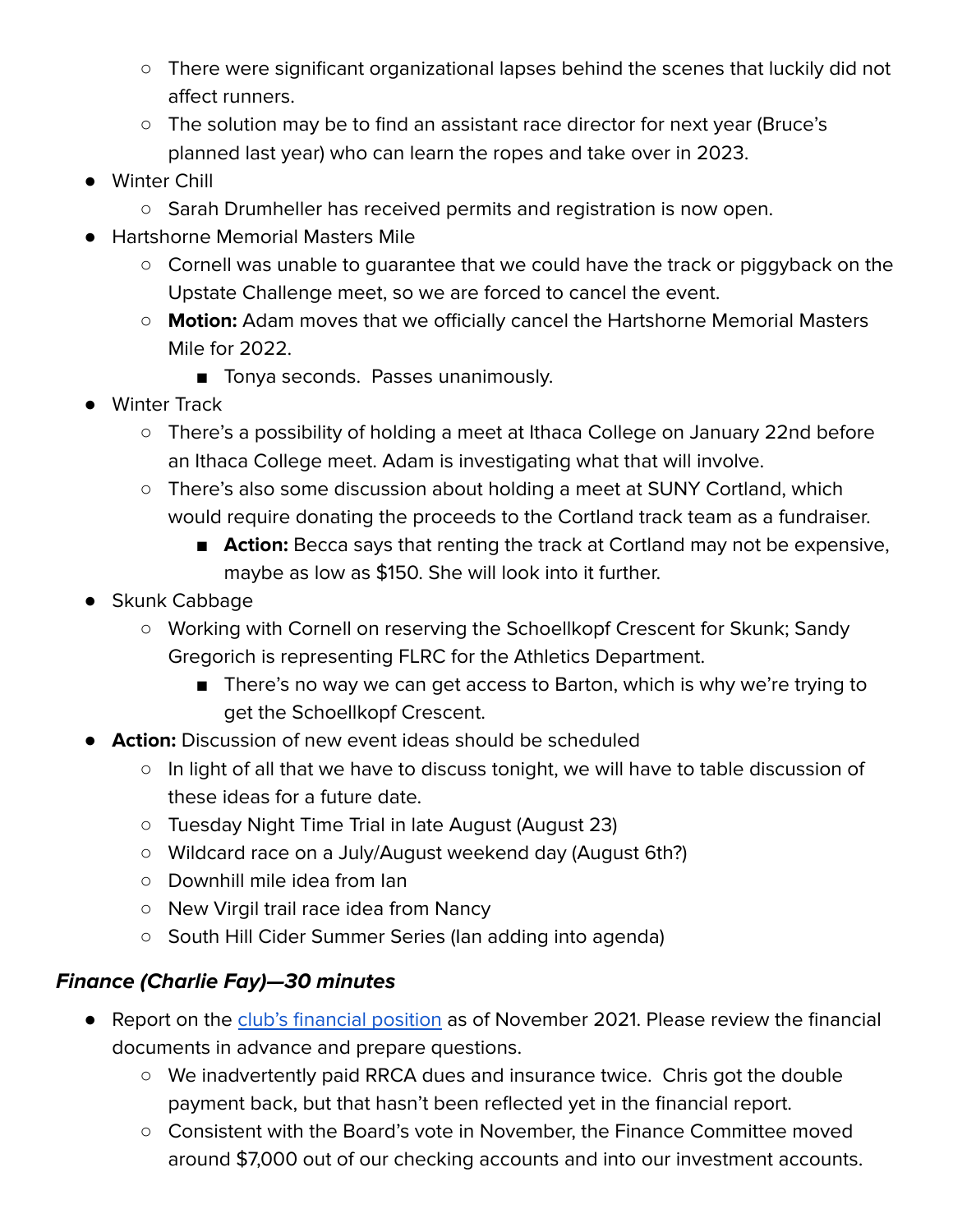- Charlie F. reports that the club is in sound financial shape.
- **Motion:** Charlie F. moves that we renew our corporate membership with the Finger Lakes Trail Conference for a cost of \$1,000.
	- Heather seconds. Passes unanimously.
	- **Action:** Chris Irving will renew our membership with FLTC.
- **○ Motion:** Adam moves that we renew our corporate membership with the Finger Lakes Trail Conference each year going forward.
	- Tonya seconds. Passes: 8 in favor; 1 against.
	- **Action:** The Finance Committee will discuss when to schedule the annual payment and alert the board the month before.
- Report on the 2022 [budget](https://docs.google.com/spreadsheets/d/1JhZ4QWMljM6xIGq8S9E2zUcNx7RtOQVobnrT2XCdHd8/edit?usp=sharing) proposed by the Finance Committee
	- See the [backgrounder](https://forum.fingerlakesrunners.org/t/flrc-board-meeting-on-december-8th-at-5-30-pm-optional-check-in-at-5-15-pm/2683?u=adamengst) for more details
		- Thank you to the Finance Committee for their hard work on the 2022 budget!
		- Adam explains that the budget is a tool for helping us manage our expenses. Next year, we hope to show comparisons of budget-versus-actuals at board meetings.
		- Adam talked through his 2022 Budget Worksheet (linked above); he already has ideas for how to make the worksheet better.
		- Tonya asks how cross-country generates revenue. Adam answers that the PGXC series will give some money back to clubs at least this year.
		- Fewer expenses are budgeted for Ithaca 5 & 10 on the assumption that we won't hire Leone timing. But Gary says that he's not sure about this.
		- The budget for Thom B currently assumes paying \$750 to Camp Earth Connection. But we may decide not to use Camp Earth Connection, and that would save some money.
		- Under "General Club," the "Other Contributions" line item is for money that is budgeted for the Philanthropy Committee.
		- The \$5,000 for "Advertising & Marketing" is to hire photographers for races, consistent with the Board's earlier decision.
		- The \$1,000 for "Development" is for developing a leaderboard (similar to the FLRC Challenge leaderboard) for the trail series.
		- The anticipated legal fees are for the bylaws revision.
		- Ian asks whether the budget worksheet reflects the Board's decision to raise race fees for community races by \$5. Adam says it does not.
		- Tonya explains that the term "community races" denotes that these races are primarily meant for the Finger Lakes community; the goal is not to draw outside runners (though, of course, we're happy to have outside runners).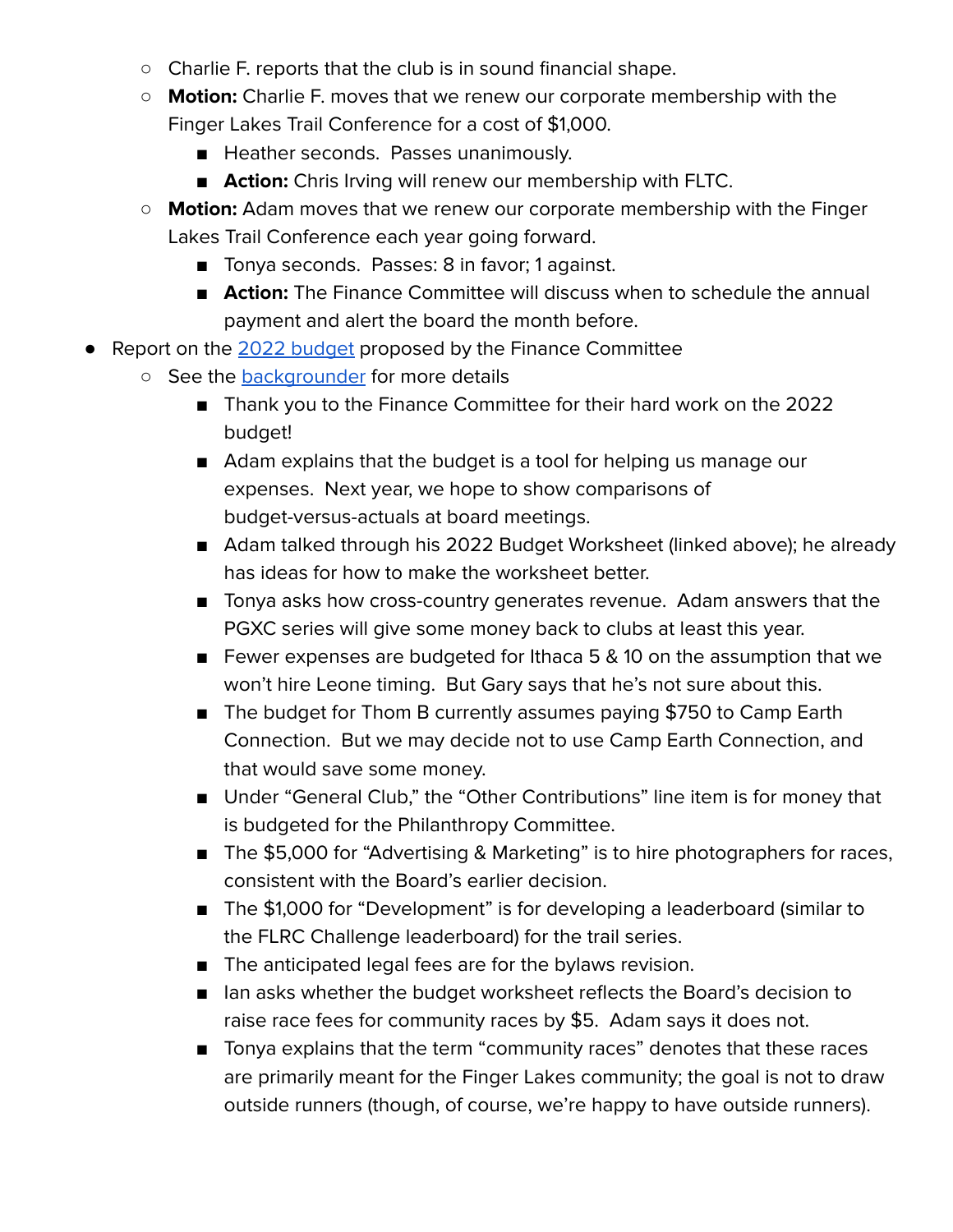- Ian asks about cumulative race revenues versus expenditures. Charlie F. notes that next year's budget summary can build in a few lines showing that information.
- **Motion:** The Finance Committee moves that FLRC adopt the Finance Committee's budget proposal for 2022.
	- Passes unanimously.
- For other business, see the notes from the December 3rd Finance [Committee](https://forum.fingerlakesrunners.org/t/agenda-for-finance-committee-meeting-dec-3-2021-at-3-00pm-via-zoom/2676/3?u=adamengst) meeting.

# **Board/Governance (Adam Engst, Charlie Trautmann)—30 minutes**

- Decision about when to have board meetings in 2022 based on the [Doodle](https://doodle.com/poll/r38bwkzg7qwx454c) poll (Adam)
	- The board will meet on the second Wednesday of the month at 6:30 p.m. starting in January 2022.
- **Action:** Discussion of the Volunteer of the Year award should be scheduled (Adam)
	- Adam started a spreadsheet to calculate who has volunteered the most this year, but this will have to be tabled for future discussion.
- Presentation of the **bylaws [revision](https://docs.google.com/document/d/1hwYzXLPmBE_GPV1wo6Qg6zIuco5pDQDzLc0TTJXDYGc/edit?usp=sharing)** proposed by the Governance Committee (CharlieT)
	- See the [backgrounder](https://forum.fingerlakesrunners.org/t/flrc-board-meeting-on-december-8th-at-5-30-pm-optional-check-in-at-5-15-pm/2683?u=adamengst) for more details
		- Thank you to the Governance Committee for their hard work on the bylaws revision over the past year!
		- Charlie T. explains that there are two main substantive issues to discuss. There are also many other minor issues that are unlikely to be controversial.
			- The first issue concerns how the new board is voted in. The second concerns term limits for board members.
			- The Governance Committee is not unanimous in advancing the proposed bylaws. Four members of the committee support the proposed bylaws, and one member is against them.
		- Nancy is opposed to the proposed bylaws. She has shared a letter summarizing her thoughts (available on the [Forum](https://forum.fingerlakesrunners.org/t/flrc-board-meeting-on-december-8th-at-5-30-pm-optional-check-in-at-5-15-pm/2683/5) and appended hereto).
		- Adam supports the proposed bylaws.
			- Rather than taking an "if it ain't broke, don't fix it" attitude, we should strive for continual improvement.
			- There are problems with our current method of electing the board: voters are not informed, elections are not anonymous, there are no clear rules for what happens if the proposed slate is not voted up, and based on available data, it seems that less than 10% of the membership votes (and that includes board members voting).
			- With respect to term limits: it's important that organizations have changes in leadership; and term limits encourage the board to look for new members that will bring new skills to the club.
			- Keep in mind that the bylaws can be amended again in the future.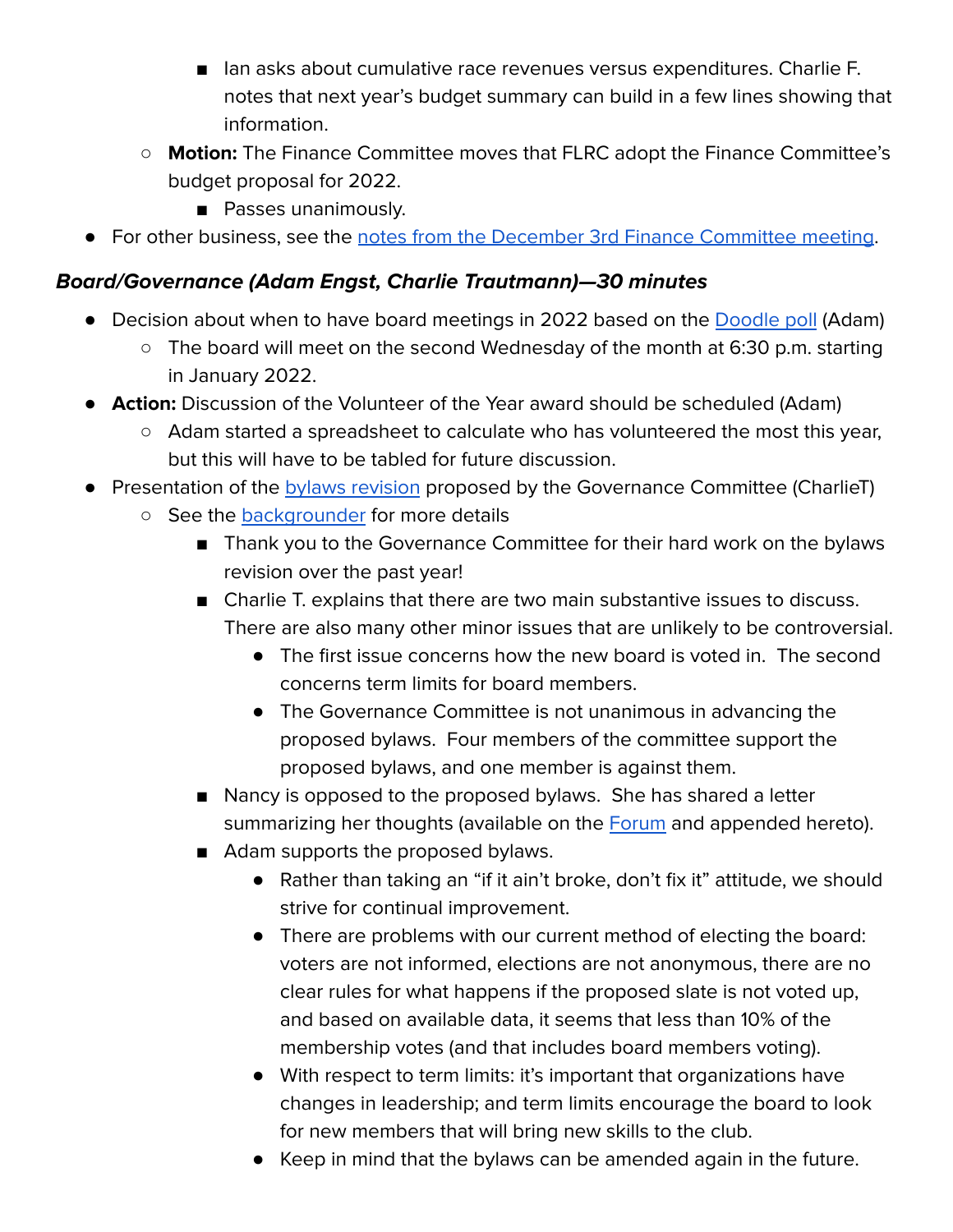- Ian says that having the membership vote on the board has always seemed odd to him. With respect to term limits, having new energy is good.
- Suzanne says that, although voting for the board is a rubber-stamp process, some members care about it.
	- We can make changes to the voting process to address Adam's worries without adopting a self-perpetuating board.
	- It is important to think through how adopting a self-perpetuating board would be perceived by members, especially life members.
	- We should remember that Ithaca has a transient community, and people may not be willing to serve for three-year terms.
- Becca says that we should think about how this board can be sustainable without being dependent on any one person.
	- There is something to be said for having an election that allows members to feel involved.
	- Becca asks whether term limits would prevent someone from volunteering in other capacities. Charlie T. clarifies that term limits are only for service on the board; someone who "terms out" could still serve as a race director or in another club position.
- Lorrie asks whether term limits are only for members at large or also for officers. Charlie T. answers that term limits are for all board members; however, if you are an officer, then you may continue to serve as an officer with the board's year-by-year approval (the exception is the position of President, which has a stricter limit).
- Lorrie says that three-year terms may be a problem, given Ithaca's transient population. Charlie T. clarifies that no one has to finish their term; we might be happy to have some members serve for one or two years, if that's what works best for them.
- Steve says that, since it's not identified anywhere in the bylaws that someone could serve less than a full term, people may be put off from joining the board. He suggests one year terms.
- Gary asks: Why are we bringing this up in December, when we'll have a new board in January? He would like more time to reflect before voting. Charlie T. answers that the board has been discussing some of these issues for a year, but if new information comes out during tonight's meeting, then we could postpone the vote.
- Mickie is in favor of term limits. She suggests that we explain to new board members how term limits work. She doesn't feel strongly about having a self-perpetuating board. It's cumbersome how we currently do elections. Most organizations that she is a part of do voting by hand at a face-to-face annual meeting.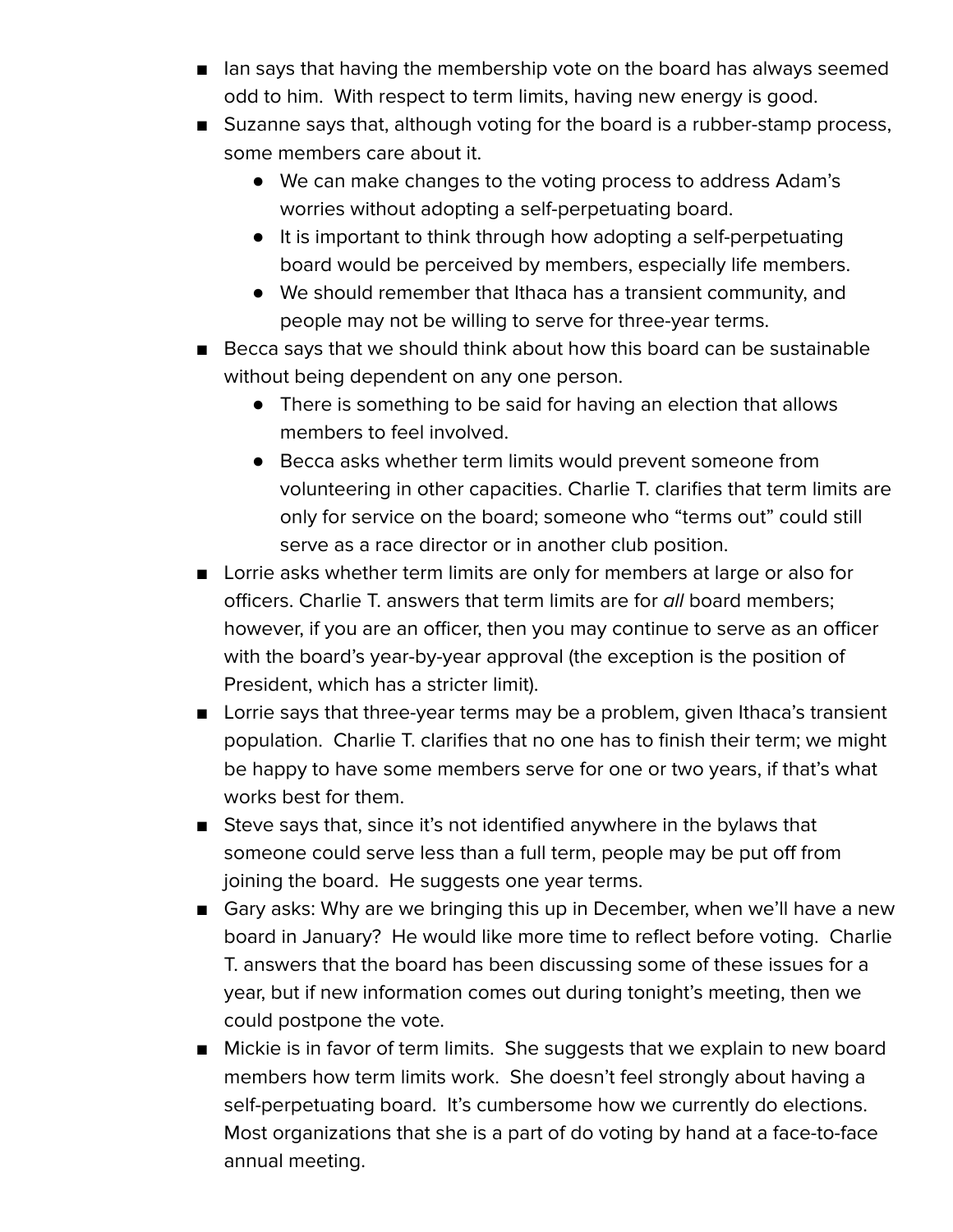- Tonya says that it might help to clarify that board members do not have to finish their three-year term. She also notes that one reason to be a member of the club that has nothing to do with voting for the board is that you're supporting running in our community.
- Chris says that it's not unusual to have a self-perpetuating board. Chris also notes that none of the boards she's been on have done legal review on their bylaws. Charlie T. answers that the organizations that he has worked with have done legal review of their bylaws revisions and that it has taken about two hours and cost around \$500.
- Heather says that the one-year term helped draw her to the board. At the same time, she feels that she didn't come into her own as a board member until about a year and half in. People who are planning to leave Ithaca can always serve on a committee. She is in favor of a self-perpetuating board.
- Gerrit has talked to some club members who perceive that their vote makes them part of something. He would feel more estranged from the club without having a vote. With respect to the length of terms, if he had felt that joining the board was a three-year commitment, he would not have joined.
- Steve thinks that a 4-year limit for President is too short; we've had a hard time in the past finding someone to be President. With respect to voting, it seems problematic to take away something that the membership has had for so long. Adam's worry about anonymity can be fixed easily.
- Lorrie suggests introducing board members in a newsletter. Pete agrees.
- Heather notes that bios of board members are available on the website.
- Charlie F. says that, when he first joined the board, he found it more difficult to contribute because some members had been on the board for so long. That's one reason why he favors term limits. Charlie is also in favor of a self-perpetuating board.
- Bill is in favor of the proposed bylaws. He also supports getting legal review for the revised bylaws.
- Charlie T. is in favor of the proposed bylaws. Term limits are clearly a best practice. However, he proposes that we leave the question of the President's term limit up for future discussion.
- **Motion:** The Governance Committee moves that the board accept the current bylaws draft from the Governance Committee with the proposed changes so the Governance Committee can proceed with legal review.
	- Passes: 9 in favor; 2 against.

# **Communication (Adam Engst)—No time for discussion**

● Suggestions for club accomplishments to list in the December Footnotes